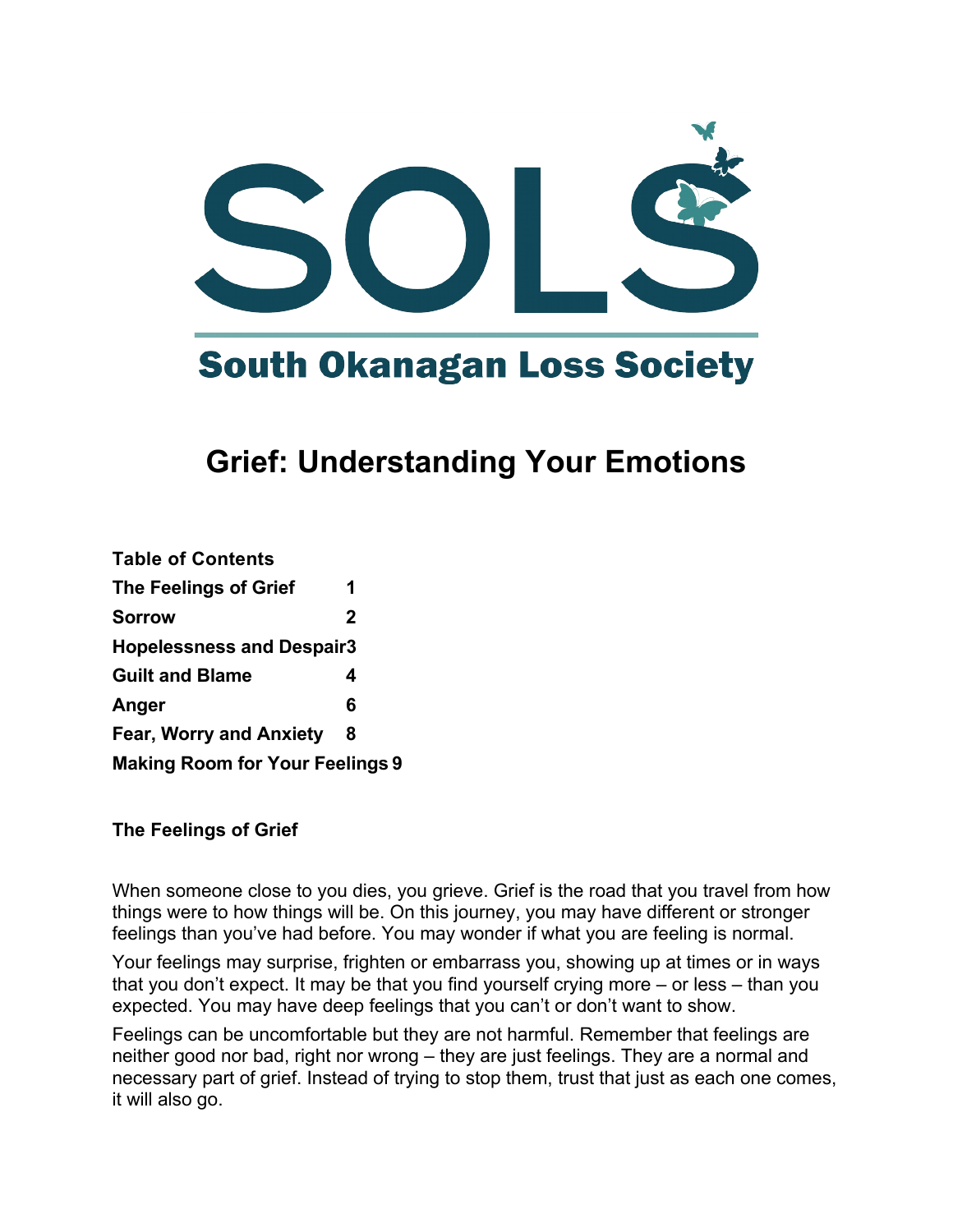Whatever your feelings, they are tied to the particular relationship or connection that you had with the person who died. In the sections that follow, some common emotions are identified along with suggestions to help you make room for the feelings you may have.

If you are experiencing other feelings, you may still find some of this information useful. If you find that you are continuing to struggle with your feelings, consider meeting with a bereavement counsellor to find new ways of coping.

# **Sorrow**

The pain of sorrow is heartache. You may feel that your heart is broken or injured. You may feel as though you are no longer a whole person. You may express your sorrow outwardly through weeping, crying, sobbing or wailing; or you may pour your sorrow less visibly into activities that may be ordinary or special to you.

You may long for the person who has died to be with you again. You may miss the sharing of day-to-day life or the sense of closeness that comes from loving and being loved by someone. You may miss being able to provide and receive care. There may be times when the person's absence seems overpowering. You may feel as though there is an enormous hole in your life or that you simply don't belong anywhere now.

Some other words that you might use to describe sorrow include sadness, emptiness or loneliness.

# **What May Help:**

- Honour your sadness. Accept that it is a natural and unavoidable part of having loved someone and that it is part of your life right now.
- Share your experiences. You may want to share your sadness with friends, family or members of a grief support group; or you may prefer to use the internet, or take up a project or activity that allows you to maintain a greater sense of privacy.
- Express your sorrow. It's important to find ways that meet your needs and match your personality. You may need a regular time and place to feel sad and to cry, such as in your morning shower or at the grave; or you may need time to quietly meditate or reflect while walking in nature. If you want to express strong emotions, avoid doing this too close to bedtime since this can disturb your sleep.
- Create ways of remembering. Find ways that help you to remember and honour the person who died. Talk or write to him, celebrate her birthday, put up a Christmas stocking, display photographs, talk about him or her.

#### **Hopelessness and Despair**

As you face changes resulting from your loss, it may seem that your world has changed so much that you barely recognize it. You may feel that all you held most dear has been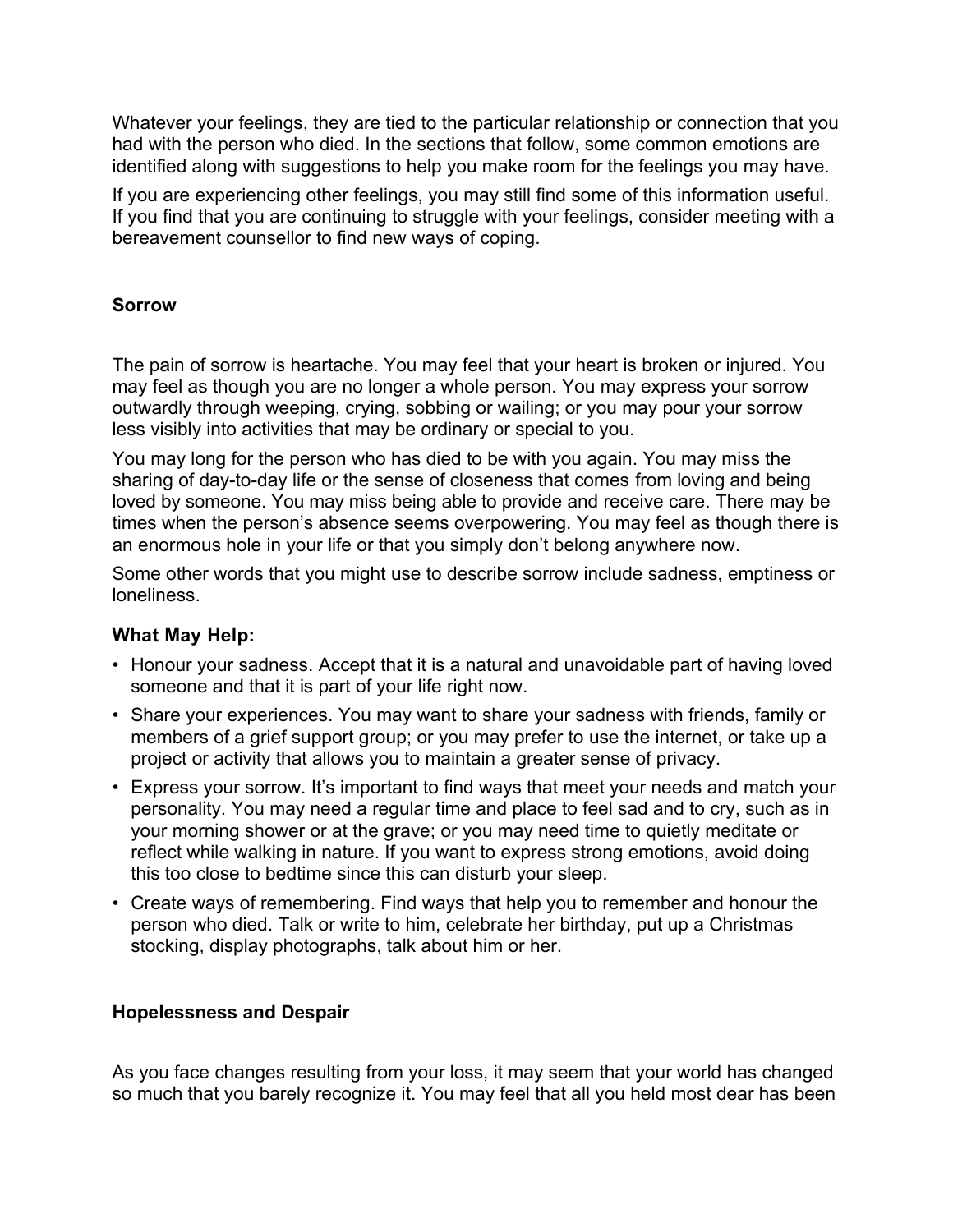lost. Some people describe their feelings as 'being lost' or 'in a dark place.' Other people feel tired and unmotivated. Things that once mattered may now seem pointless. You may feel as if your world is falling apart and you'll never feel happy again.

Dealing with your grief may be harder than you expected and it may be difficult to put your feelings into words. You may feel depressed and have trouble keeping up your normal routines. You may feel that life no longer holds any purpose for you and wonder how long you can go on this way. You may even hope to die or have thoughts of ending your life.

If your mood is low, dark or numb most or all of the time, you may be depressed (as well as grieving). Most often these empty, hopeless feelings lessen as people begin to "see light in the tunnel" and re-engage with the world.

# **What May Help:**

- Accept and honour your feelings. Although it may not be apparent to you, you are in the midst of an important transition. This can be a time to reflect on the past and how it can help you to create your future.
- Let others know and help. Spend time with others who have been through a similar experience and survived it. This could include family members or friends; or you may want to join a bereavement support group. Even characters in movies or books can fill this role.
- Do what's right for you. It's important to give thought and time to whatever is good for you. Identify what you need: It might be rest or quiet time; or it might be physical or social activity. Staying in touch with the rhythms of the natural world and the cycle of life can be restorative and inspiring. You may also want to record your thoughts, observations and progress in some way.
- Talk to your family doctor. If your mood is often down or you are having thoughts of ending your life, seek help as soon as possible from your family doctor or hospital emergency department. Crisis lines can also provide telephone support:
	- Central Vancouver Island Crisis Line: 1-888-494-3888 (toll free)
	- Provincial Suicide Intervention Line: 1- 800-784-2433 (toll free)

# **Guilt and Blame**

The time leading up to someone's death is often confusing, exhausting, stressful and filled with unclear and difficult choices. Under such circumstances, it's often impossible to make good choices or to know the 'right' thing to do.

While grieving, it is natural to keep re-examining what has happened, including your part in it. You may have many 'what if' or 'why' questions. You may be wondering about 'if only.' You may have regrets about things done and not done, or said and not said.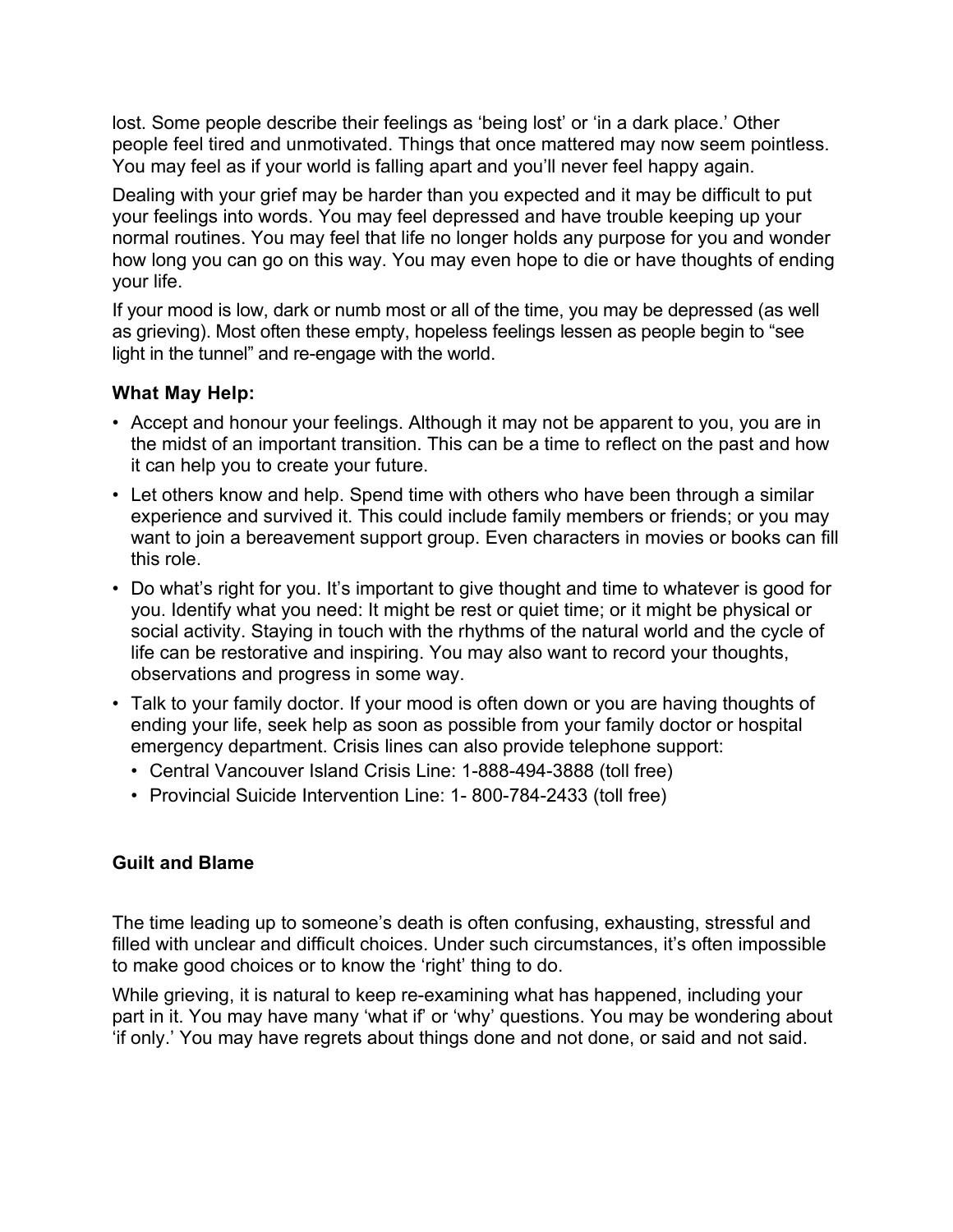If you are feeling angry with others, you may be trying to understand what happened: What exactly was the cause of death? Were any warning signs missed or not taken seriously enough?

Feelings of guilt or blame often come from a belief that everything in life happens for a reason. Something life-changing has happened and you are trying to understand how and why. You may blame yourself or others, even though you know there isn't any one thing or person to blame. If you are someone who likes to always get things right, feelings of guilt or blame may be especially hard for you.

Feelings of guilt and blame about the death may also come up if you don't feel good about who you are or what you have to offer others. If your relationship with the person who died was difficult, you may feel guilty about times when you wished him or her dead.

Feelings of guilt and blame are often tied to ideas about how you or other people should be. Perhaps you are telling yourself you should feel more sad or less angry, or that you shouldn't be grieving in this way or for so long. Often these 'shoulds' are the echoes of what you've been hearing from family and friends.

It's also possible that your feelings of guilt are grounded in reality: As a caregiver, you may have been tired and said something hurtful or not listened to a complaint. Perhaps you did or didn't do something that contributed to someone's pain, illness or death.

# **What May Help:**

- Examine your guilt. Pay attention to what you say to yourself and about yourself. Describe what you feel guilty about and examine it. Look at what you are guilty of – the real part – and decide what you need to do about this.
- Forgive yourself or others. Feelings of guilt or blame can keep you stuck in your grief. Ask yourself if these feelings are helping you to be the person you want to be. If not, find ways to forgive. When guilt or blame surface, practice letting go, as you are ready.
- Do a reality check. Ask trusted friends and family if they have ever experienced something similar and find out how they handled the situation. Also talk to other people who were involved and find out if anyone sees things differently than you do. Recall not only the times when you or someone else failed, but also those times when you or they did or said what was needed.
- Take action. Once you have carefully examined your feelings, you may still feel there is good reason for your guilt. In this situation you may want to find ways to make amends, for example, by volunteering with, making a donation to or learning more about a cause that mattered to the person who died. You might also decide to make a change in your lifestyle or behaviour based on what you've learned.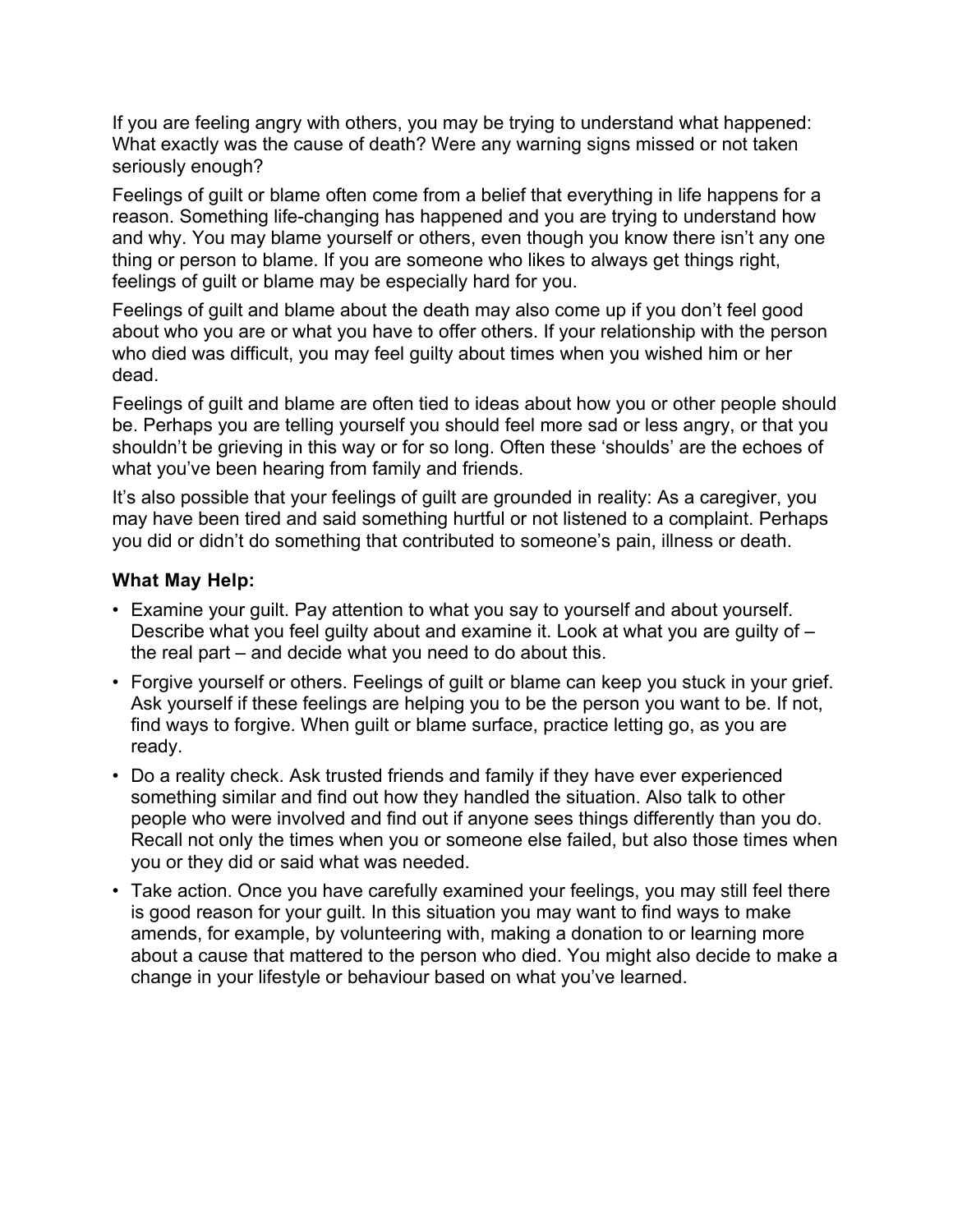# **Anger**

Anger can be a natural and common response to loss. It is a normal reaction at times when you feel powerless, frustrated or wronged in some way. Even so, it may be difficult for you and others to accept or tolerate the expression of angry feelings.

Your anger may be directed at a certain person, agency or policy. There may (or may not) be valid reasons for this. You may feel that someone should be accountable for actions taken or not taken, such as medical treatment or other decisions. You may feel disillusioned or let down by the care provided to the person who died by a physician or other service provider. You may feel angry with the person who died for not taking better care of him- or herself. You may feel angry with family members for what they did or didn't do or say. You may feel angry with yourself, thinking that there was something you should or shouldn't have done or said. You may feel angry with God.

It's also possible that you may feel angry and not know (or not want to know) who you're angry with or what you're angry about. For example, you may simply be angry that the person died and you can't see or speak or talk with him or her anymore. In these instances, you may try to tell yourself that you shouldn't feel angry; but when anger isn't understood or expressed, it can become more intense and unpredictable. You may find yourself exploding in situations where normally you wouldn't.

Anger can protect or distract you from other, painful feelings, such as sadness, loneliness or despair. If you're not yet ready to feel these other emotions, anger can be a way to hold them back. This isn't wrong – it's just a way of coping.

Some other words that might describe your anger are irritation, frustration, resentment, upset, tiredness or disappointment.

#### **What May Help:**

- Be safe. Take steps to prevent your anger from hurting you or other people. Learn about what you can do with these feelings when they surface: Go for a walk or spend time in a soothing environment. Stop activities such as driving. Take a few slow breaths. Try writing or journaling about whatever is on your mind. You might need to take a 'time out' by putting some distance between you and someone else. Tell the other person you need time out and when you will return. Then walk away.
- Defuse your anger. Find ways to safely let the steam off. Physical activities that use big muscle groups are great. Try racket sports, running, yoga or aerobics. If your physical health isn't strong, you might try gentler activities such as walking, stretching or swimming. Repetitive actions are good: Hammering, chopping, digging and kneading can help to release some of the energy that builds up with anger.
- Express yourself. Tell the whole story. Be specific about all of your thoughts and feelings. Tell the story until you are clear about your anger: What and who is it about? Try doing this through letter writing, journaling, art projects or conversation with a counsellor or trusted friend. This may help you to see the situation more clearly and to decide if you need or want to do anything about it.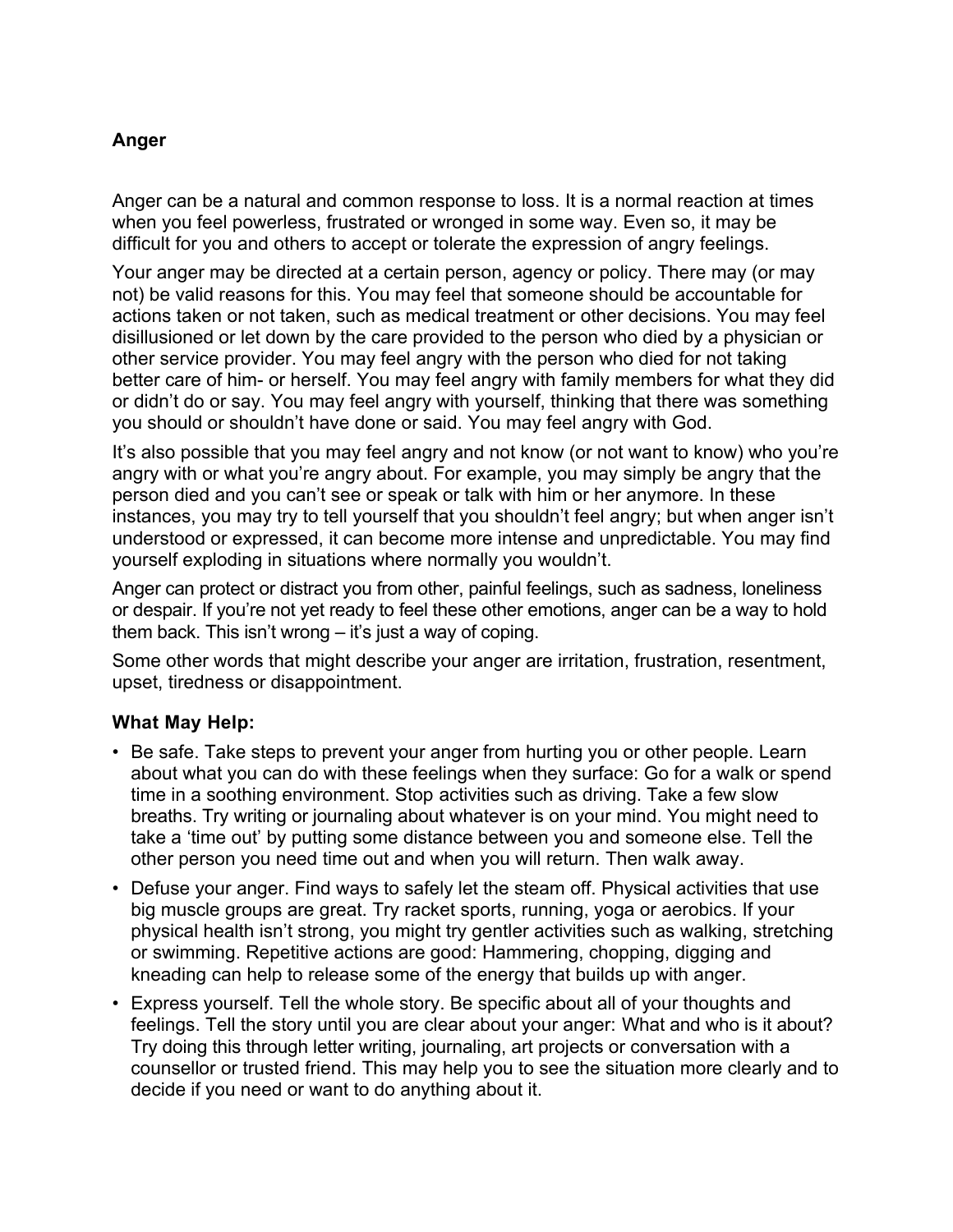• Take constructive action. Once you've found clarity about your anger and what you want to do, identify the specific steps you need to take. You might send a letter to someone or you might work towards creating a change in education, policy or procedure. This may also be a time for forgiveness, letting go or acceptance of what can't be changed.

# **Fear, Worry and Anxiety**

Fear is a powerful emotion. When you feel afraid, you may have strong physical reactions such as a racing or pounding heart, rapid breathing, sweaty hands or upset stomach. You may also feel nervous, anxious, panicky or tearful.

Fear usually alerts you to a danger but when you're grieving, you may feel afraid even though there seems to be no danger present. You may feel anxious about leaving your home, going to new places or being around people. You may also be afraid of the intensity of your own emotions and wonder if you're going crazy. You may worry about losing control, thinking that if you let your feelings out you won't be able to stop them.

You may feel scared by certain thoughts or memories of the person who died, their illness or their death. You may worry that these memories are all you have left of the person. You may also worry about illnesses or risks that normally wouldn't concern you, or you may have thoughts that you or another person in your life will die. These worries and fears are a natural response to your experience with someone else's death, and will gradually lessen over time.

#### **What May Help:**

- Name your fear. Any time you feel fearful or worried, stop what you are doing and simply notice. Breathe slowly and deeply, and ask yourself, "What is going on with me right now?" If you think you are having anxiety or panic attacks, ask your doctor or a counsellor for help and advice.
- Ask questions and take action. Ask yourself questions such as: "Am I doing or not doing anything to cause myself to feel scared or worried? What do I need right now? Is there anything I can do at this time to dispel or lessen my fear? Is there anywhere I can go? Who can help and what can they do? What other kinds of help are available to me?" Using these questions, order your thoughts and then take small, focused steps to lessen your fears or worries. As you begin to take action, you may find that your feelings change.
- Identify what helps you. Pay attention to what helps you feel better or worse. Does it feel better to be alone or with other people? Does it help to tell yourself that you are safe, that there is no danger, that you are OK? Is there a person you can call or some physical activity you can do, such as going for a walk or cleaning the house? Would it help to hold on to someone or something for comfort such as a partner, pillow, teddy bear or pet? Would a bath or massage help? Is prayer, music or meditation a comfort?